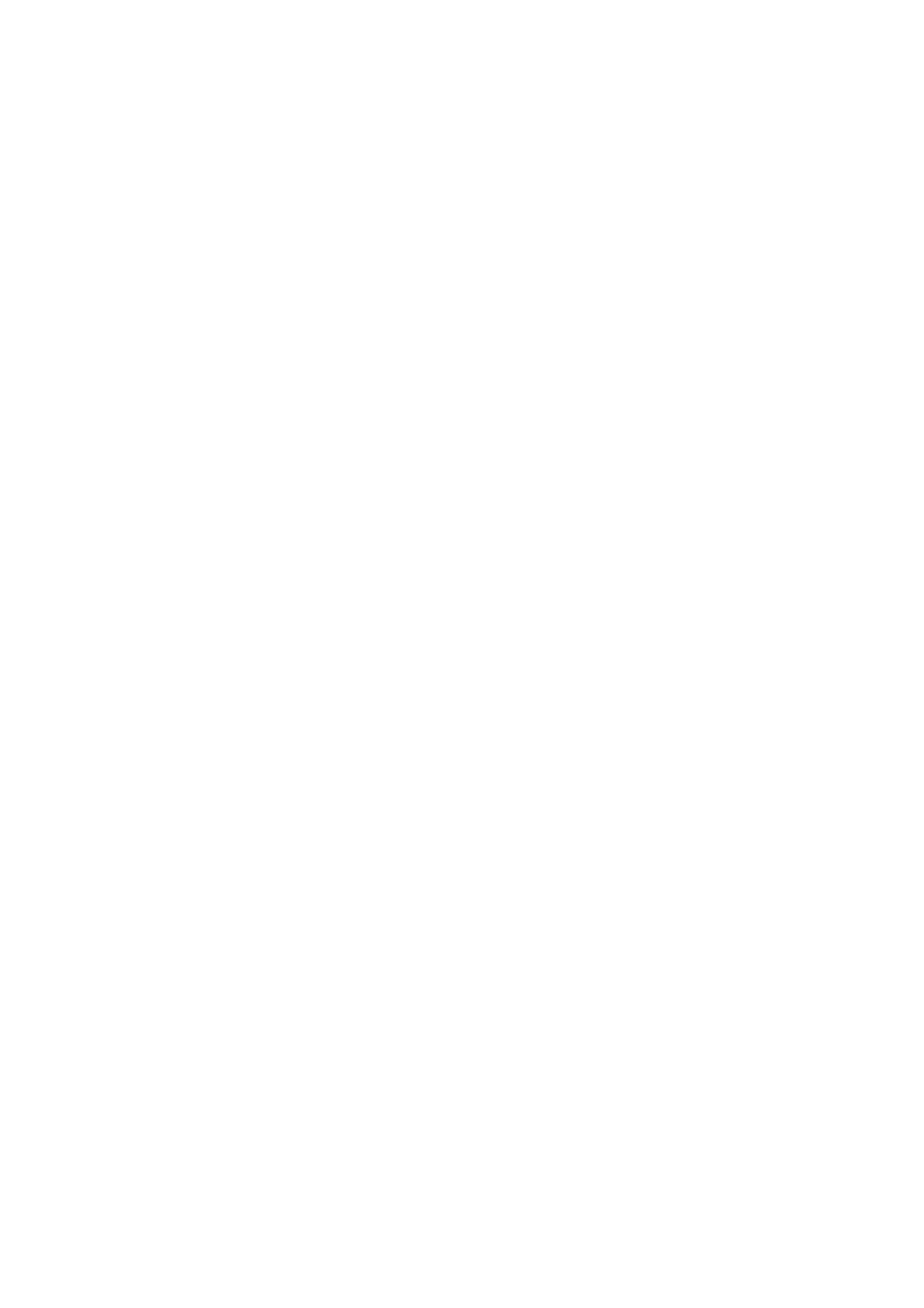# **South Africa Briefing for the Committee against Torture**

## *Concerns under Article 2.2*

Please see under Article 14.

# *Concerns under Article 3.1 and 3.2*

AI is concerned that the South African authorities are not taking adequate steps to protect asylum-seekers, suspected illegal immigrants or individuals arrested on suspicion of involvement in terrorism-related offences from being exposed to the risk of torture or other cruel, inhuman or degrading treatment or other gross human rights violations when being deported from South Africa. The safeguards provided for under applicable legislation<sup>1</sup> have been ignored in some cases, as has been shown in court proceedings and rulings arising from legal challenges brought by refugee rights organizations and other applicants. While the country is under pressure from the growing number of asylum-seekers and economic migrants entering South Africa, as well as having to fulfil its international obligations to prevent and punish acts of terrorism, there is an emerging pattern of breaches of its obligations under Article 3 which should be addressed by the Government.

In 2004, for instance, joint operations by Department of Home Affairs (DHA) officials and members of intelligence and police services against individuals suspected of links with international "terrorist" organizations resulted in the incommunicado detention, ill-treatment or forcible repatriation of immigrants or asylum-seekers. In one case, Mohammed Hendi, a Jordanian national who had applied for permanent residence, was detained by police and intelligence officers when they raided his home on 2 April 2004. He was held for 22 days at police stations in the Pretoria area, shackled, denied access to a lawyer, and subjected to racial abuse during interrogation. On 14 April the police and immigration authorities attempted to deport him and arbitrarily deny his residence application. Lawyers secured his release on 23 April 2004 through a habeas corpus action in the High Court. Jamil Odys, detained at the same time, was deported to Jordan on 14 April despite having lodged an application for asylum. He was later traced to detention facilities in Jordan and his release negotiated after several months. In May 2004 the national Commissioner of Police told Parliament that the security services had in April arrested and deported a number of "terrorism" suspects, but he refused to give more details.

<sup>&</sup>lt;sup>1</sup> Immigration Act (13 of 2002 and the Immigration Amendment Act (19 of 2004), with applicable Regulations; the Extradition Act (67 of 1962) and the Extradition Amendment Act (77 of 1996); the Refugees Act (130 of 1998) and the Protection of Constitutional Democracy Against Terrorist and Related Activities Act (128 of 2004)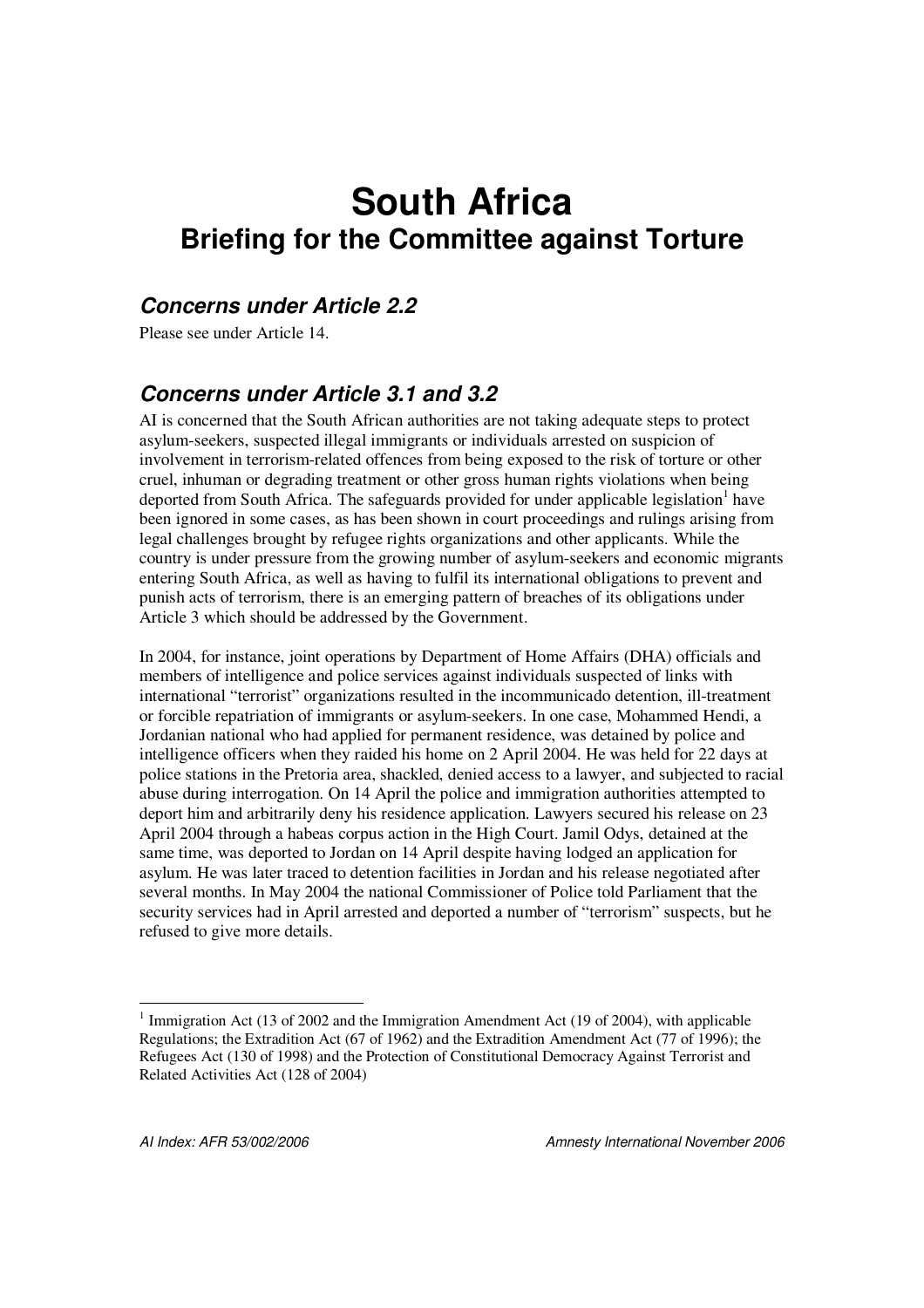#### *2 South Africa: Briefing for the Committee against Torture*

Amnesty International wrote to the government in July 2006 that it may have breached its obligations under Article 3 by participating in the enforced disappearance and exposing to the risk of torture a Pakistani national, Khalid Mehmood Rashid (Mr Rashid) who was handed over by the South African authorities to Pakistani officials in Pretoria on 6 November 2005. The Pakistani authorities have acknowledged in writing to the South African government that Mr Rashid was flown to Islamabad in the custody of their law enforcement officials, but they have failed to inform Mr Rashid's family or to state in court where he is being held or on what charges. In response to a habeas corpus petition filed by Mr Rashid's family on 17 June 2006, Justice Akhtar Shabbir in the Lahore High Court, Rawalpindi Bench, directed the State on 29 June to report back to the Court on the whereabouts of Mr Rashid within three weeks. Two scheduled hearings were postponed, with a new date having been set for 17 October 2006.

South African government officials from the Department of Home Affairs (DHA) have maintained publicly and in the Pretoria High Court since at least January 2006 that Mr Rashid was lawfully arrested and lawfully deported on 6 November 2005 to Pakistan because he was a foreign national with no legal right to reside and work in South Africa. However on 6 June 2006 the Office of the State Attorney, in compliance with an order of the Pretoria High Court, stated that Mr Rashid was handed over by the DHA's Chief Immigration Officer (Tshwane) to four named Pakistani officials at Waterkloof Air Base (near Pretoria) on 6 November 2005 and that these officials departed with him in an aircraft on a flight which, it was admitted, did not have a number. The signature of one of these officials is on the DHA form "Body Receipt for Transfer of Detained Persons" and is dated "2005-11-06". In the Pretoria High Court on 24 June counsel for the DHA reportedly admitted to Mr Justice Brian Southwood that it was not known to whom the plane belonged.<sup>2</sup>

The government provided some explanation for their actions in a statement issued on 8 June by the Justice, Crime Prevention and Security Cluster, in which it was noted that the *"arrangements for Mr Rashid's deportation were undertaken in co-operation with Pakistani authorities"* because it had come to the attention of the (South African) government that *"Mr Rashid was alleged to have connections with international terrorist cells".* It is not clear why or by what process it was concluded that *"there were not sufficient grounds to extradite him",* while at the same time, according to the statement, *"extra care had to be taken with regard to the deportation"* of Mr Rashid as *"an illegal foreigner".*

 $2 \text{ In response to the order of the Pretoria High Court on 15 May 2006 the state acknowledged that the}$ aircraft registration number was no. A6-PHY. This Gulfstream plane belongs to Phoenix Aviation Group, an aircraft charter and leasing company, registered in the United Arab Emirates (UAE) and based at Sharjah International Airport in the UAE. The plane was sold in April 2005 to Phoenix Aviation Group, now known as AVE, and has a twice-weekly service from Dubai to Basra. (On 28 October 2005 it was photographed at Dubai-International airport in UAE).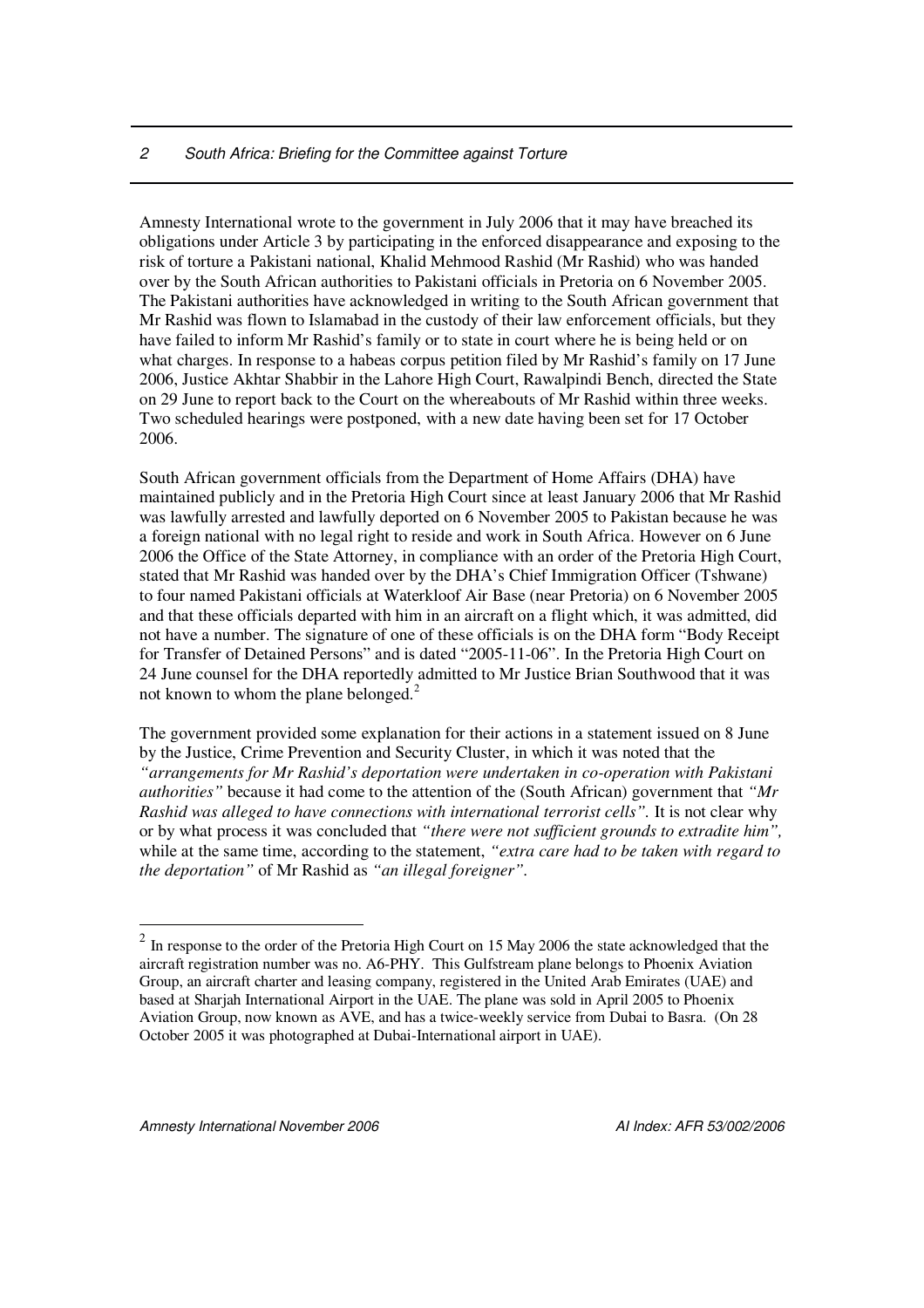On 14 June the High Commission for the Islamic Republic of Pakistan in South Africa, through its First Secretary Mr Javid Jalil Khattack, stated publicly that *"Mr Khalid Mahmood, a Pakistani national, was arrested by South African authorities on 31 October 2005. Mr Khalid Mahmood was wanted in Pakistan for his suspected links with terrorism and other anti state elements. The suspect was handed over to Government of Pakistan officials on 6 November 2005. Presently he is in the custody of Government of Pakistan."* Amnesty International has also been informed that on 14 July the Ministry of Foreign Affairs of the Islamic Republic of Pakistan reconfirmed earlier information provided to the South African Government by Lt Col Muhammad Imran Yaqub, Director (Operations) of the National Crisis Management Cell, Ministry of Interior, Islamabad, that the "deportee" had arrived in Pakistan at Islamabad airport and that he was in or placed into the custody of law enforcement officials whose identity could not be divulged for "reasons of security".

It would appear from the various, including public, acknowledgements by the Pakistan authorities to the South Africans that Mr Rashid was not simply an illegal immigrant, but had been actively sought by the Pakistan authorities in connection with alleged internal security/terrorism offences. Even though the South African authorities bear a duty to prevent and punish crimes such as acts of terrorism, including by bringing to justice those suspected of committing such acts and through cooperation with agencies of other states, South Africa also had an obligation under Article 3, as well as under its own laws, to ensure that its officials do not hand over a person to another State where that person may be in danger of being subjected to torture (or certain other human rights violations). As the Committee has stated, no exceptional circumstances, however grave or compelling, can justify the introduction of a "balancing test" when fundamental norms such as the prohibition of torture and other ill-treatment or return to torture or other ill-treatment are at stake.<sup>3</sup> On the relatively few occasions when states have introduced a degree of balancing in domestic systems, they have come under strong criticism by the Committee.<sup>4</sup>

With respect to Pakistan, Amnesty International and other human rights organizations have documented in Pakistan a pattern of arbitrary arrest, secret and unlawful detention and enforced disappearances, torture and other ill-treatment; extrajudicial executions, and unlawful transfers to other countries in violation of the principle of *non-refoulement*, in particular with respect to those arrested on suspicion of terrorist activities. The Pakistan authorities have publicly admitted to handing over terrorism suspects to third countries.

There are elements in this case of *refoulement* which are similar to an earlier case, which is referred to in South Africa's initial report to the CAT (at para.104), involving the *refoulement* of Khalfan Khamis Mohamed to the United States. In that case the South African

*Amnesty International November 2006 AI Index: AFR 53/002/2006*

<sup>&</sup>lt;sup>3</sup> See for instance Concluding Observations on Germany, UN Doc. CAT/C/CR/32/7, 11 June 2004 commending the reaffirmation of the absolute ban on exposure to torture, including through *refoulement*, even where there is a security risk.

<sup>4</sup> See for instance *Mafhoud Brada v. France*, UN Doc. CAT/C/34/D/195/2002, 24 May 2005, para. 14; and Concluding Observations on Canada, UN Doc. CAT/C/34/CAN, 07 July 2005, para. 4(a)).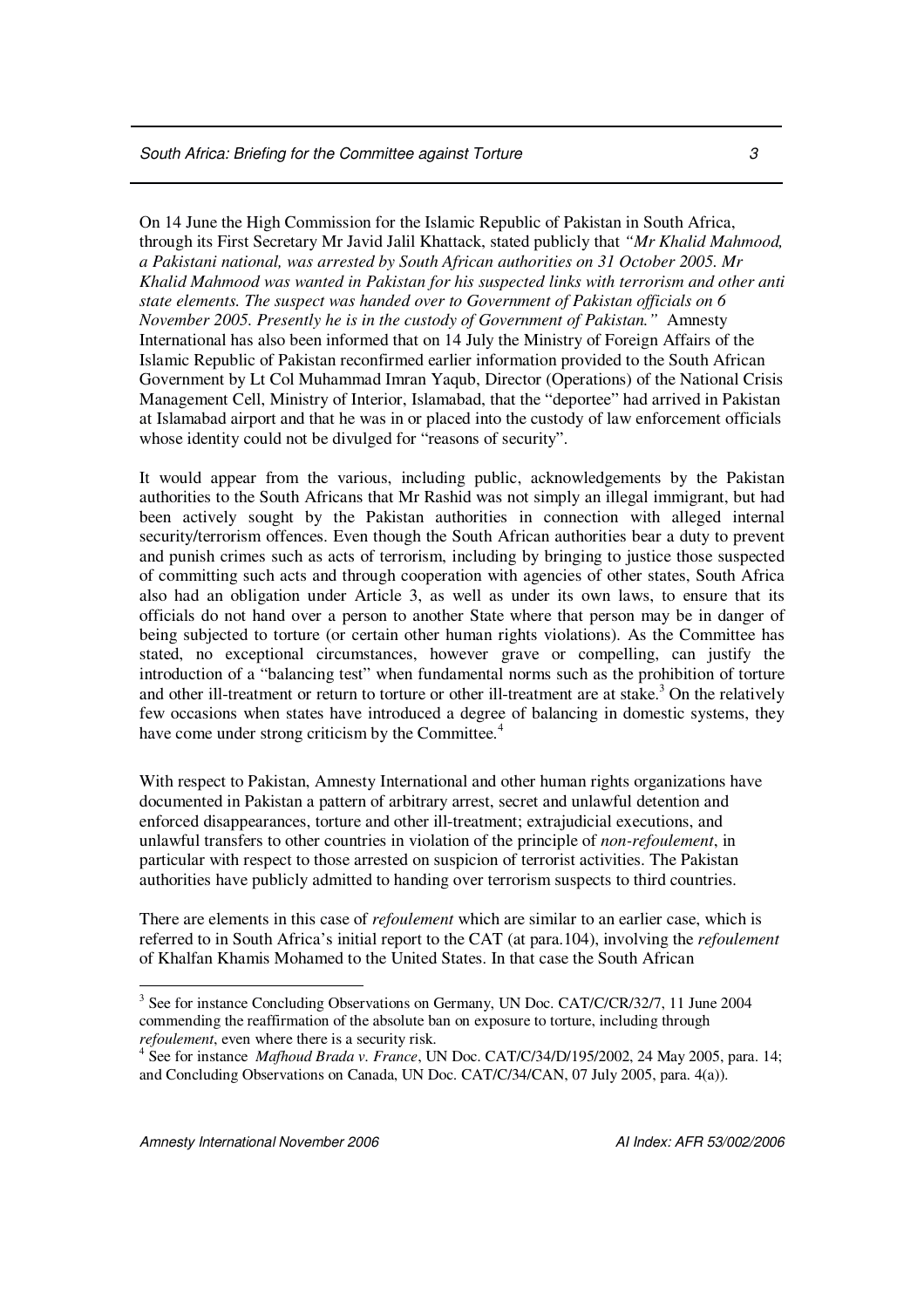Constitutional Court, in May 2001, ruled that "South African government agents acted inconsistently with the Constitution in handing over Mohamed [to agents of the United States] without an assurance that he would not be executed and in relying on consent obtained from a person who was not fully aware of his rights and was moreover deprived of the benefit of legal advice" ruled.<sup>5</sup>

In the case of Mr Rashid there were indications that it should have been anticipated by the South African authorities that transferring him to Pakistan placed him at risk of human rights violations, including torture and other ill-treatment. As already mentioned above, the South African government's Justice, Crime Prevention and Security Cluster publicly noted in June that the "arrangements for Mr Rashid's deportation were undertaken in co-operation with Pakistani authorities" because it had come to the attention of the government that "Mr Rashid was alleged to have connections with international terrorist cells". The Pakistan High Commission stated publicly (and may have communicated this to the South African authorities) that "Khalid Mahmood was wanted in Pakistan for his suspected links with terrorism and other anti state elements." As already noted Amnesty International and other human rights organizations have documented that suspects arrested in Pakistan in connection with alleged terrorism offences are at serious risk of torture, secret detentions, enforced disappearance or death sentences imposed after unfair trials.

Apart from this apparent failure by the authorities to take into account "all relevant considerations" to assess "whether there are substantial grounds for believing that he would be in danger of being subjected to torture in Pakistan", there is no evidence that Mr Rashid was afforded any access to independent legal advice or warned of his right not to selfincriminate or of his right to remain silent or his right to demand protection against exposure to torture. This was the case throughout the period from 31 October 2005, when he was seized from his accommodation in KwaZulu Natal province by armed men using vehicles with false number plates, according to eyewitness evidence, through his detention at Cullinan Police Station and up to his being handed over to Pakistani officials at Waterkloof Air Base on 6 November 2005. He had no access to independent legal advice on 2 November, when, according to the evidence of the DHA in the Pretoria High Court, he apparently signed the "Notification of Deportation" form. His signature purportedly confirmed his agreement that he would "await [his] deportation at the first reasonable opportunity, whilst remaining in custody". In view of the absence of independent legal advice, it cannot be assumed that he gave informed consent to his "deportation". 6 Furthermore it is difficult to be confident that the signature on the form is actually that of Mr Rashid, as the Pakistani authorities have not allowed any independent access to him since he was flown out of South Africa in their custody nearly a year ago.

<sup>&</sup>lt;sup>5</sup> CCT 17/01, Judgment in Khalfan Khamis Mohamed, Abdurahman Dalvie (Applicants) and President of the Republic of South Africa and Six Others (Respondents) and The Society for the Abolition of the Death Penalty in South Africa, The Human Rights Committee Trust (Amici Curiae), 28 May 2001 <sup>6</sup> The Pretoria High Court on 26 June 2006 in another matter is reported to have criticised the DHA form as invalid and the powers of immigration officers who administer the form as "draconian".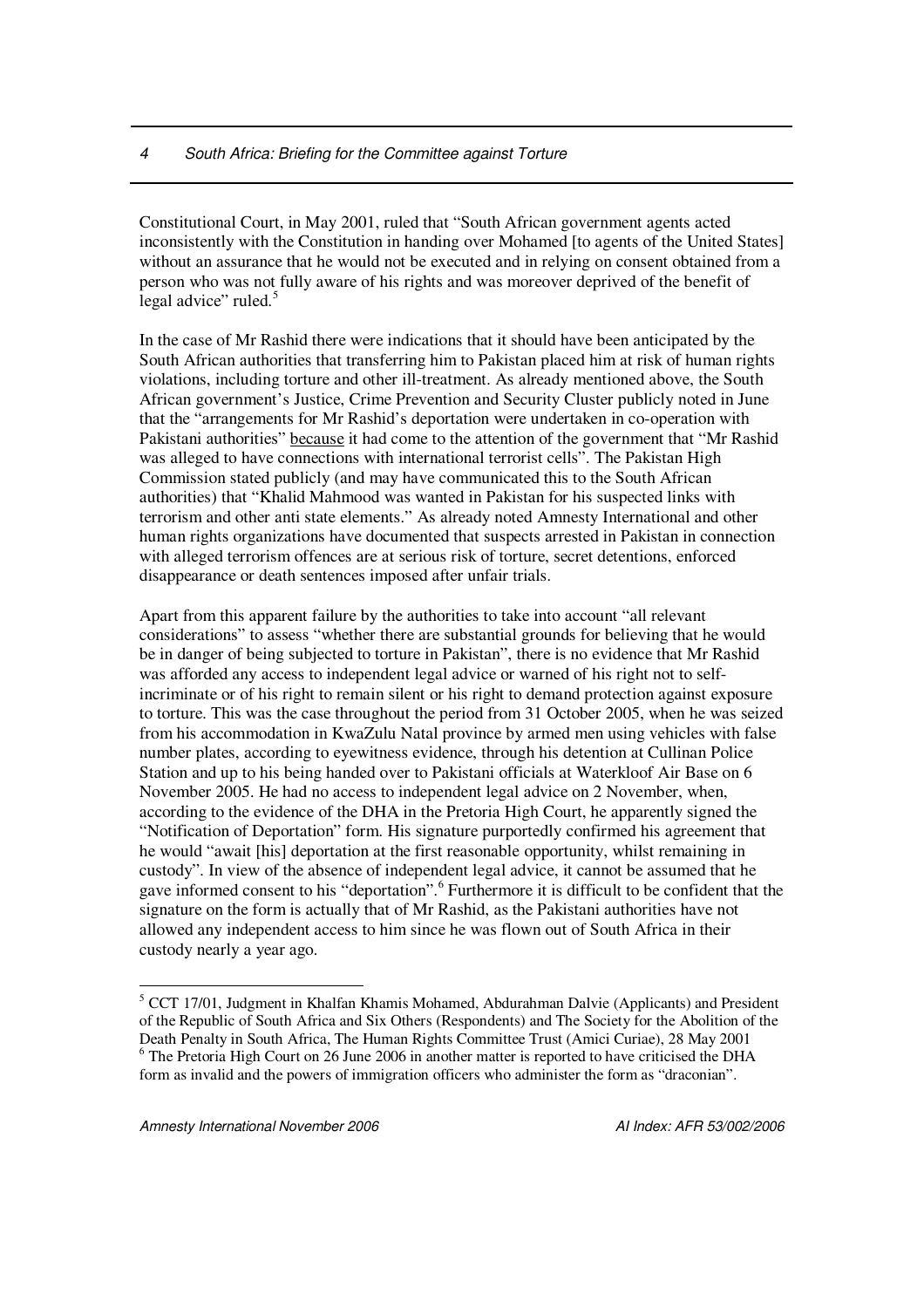Finally, it remains unclear why the procedures and safeguards under the provisions of South Africa's Protection of Constitutional Democracy Against Terrorist and Related Activities Act (33 of 2004), in particular Section 15 (5) – (9), were not applied at the time when Mr Rashid was being sought and taken into custody by police and DHA officials.<sup>7</sup> While South Africa may not have an extradition treaty with Pakistan,<sup>8</sup> the President can give consent to an extradition but after due consideration and the exercise of safeguards provided for under the Extradition Acts.<sup>9</sup> However, for reasons not fully disclosed, the authorities involved in handing over Mr Rashid to the Pakistani agents circumvented these procedures and safeguards by conducting a "disguised extradition"<sup>10</sup>.

With respect to its obligations under Article 3(1) of the Convention Against Torture, South Africa has acknowledged in its initial report to the CAT that the Constitutional "Court stated that Article 3(1) made no distinction between expulsion, return or extradition of a person to another state to face an unacceptable form of punishment. All are prohibited, and the right of a State to deport an illegal alien is subject to that prohibition" (CAT/C/52/Add.3, para 104).

In its letter to the South African Government in July 2006 regarding the case of Mr Rashid, Amnesty International urged it to enforce and respect the prohibition on returning or transferring people to states where they face a risk of torture or other cruel, inhuman or degrading treatment or other gross human rights violation, and to ensure that any person subject to deportation or transfer to another state has the right, prior to such transfer, to challenge its legality before an independent tribunal. Persons subject to transfer must have access to an independent lawyer and a right of appeal with suspensive effect.

<sup>7</sup> These provisions would have required *inter alia* that the police inform the National Director of Public Prosecutions of the arrest and the NDPP in turn to notify Pakistan directly or through the Secretary general of the United Nations of the fact of the detention, the grounds justifying the detention and the intention either to prosecute in South Africa or to surrender him to Pakistan for prosecution there.

<sup>&</sup>lt;sup>8</sup> In July 2005 bilateral relations between South Africa and Pakistan were strengthened with the holding of the first session of a Joint Commission in Islamabad. Reportedly steps were being taken to finalise a number of agreements, including on Mutual Legal Assistance on Criminal Matters and on an Extradition Treaty.

<sup>&</sup>lt;sup>9</sup> Safeguards such as the provision that the Minister of Justice may "order that a person shall not be surrendered" on various grounds including that "the person concerned will be prosecuted or punished or prejudiced at his or her trial in the foreign State by reason of his or her gender, race, religion, nationality or political opinion" (Section 11 (b) of 1962 Act and Section 9 of 1996 Act).

<sup>&</sup>lt;sup>10</sup> This is the conclusion drawn in the Submissions of the Amicus Curiae In the matter between Ismail Ebrahim Jeebhai Applicant and The Minister of Home Affairs, Michael Sirela Respondents and University of Witwatersrand Law Clinic Amicus Curiae, Case No. 35377/05 in the High Court of South Africa, 25 August 2006. There has been no ruling as of 21 October in this case in which the Applicant is seeking an order declaring the "arrest and deportation" of Mr Rashid unlawful.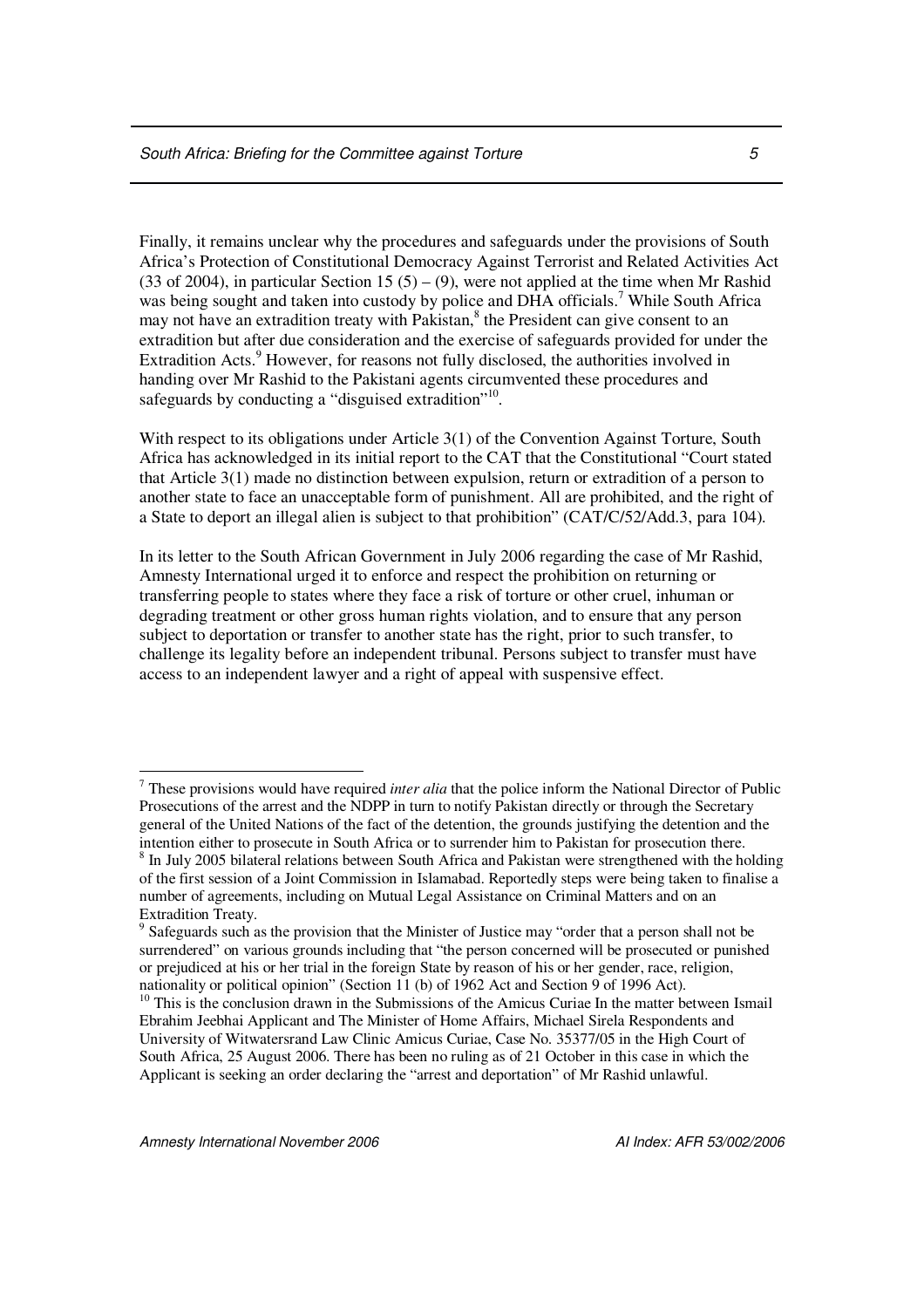# *Concerns under Article 4*

Amnesty International shares the concern of civil society organizations in South Africa that the current draft *Combating of Torture Bill [B-05]* should be strengthened in line with the language and requirements of the Convention Against Torture. Political will is needed to ensure that an improved Bill is promoted, discussed and passed by the South African Parliament as soon as possible.

Section 3 of the Bill ('Acts constituting torture') omits reference to "when such pain or suffering is inflicted by or at the instigation of or with the consent or acquiescence of a public official or other person acting in an official capacity." The inclusion of this reference is critical to ensure that official involvement in torture (and other ill-treatment), at all levels, is specifically criminalised, as it is in the Convention Against Torture, and that no impunity for officials is allowed.

It was notable during the hearings of the Truth and Reconciliation Commission's Amnesty Committee that former security force members who acknowledged having committed torture or the equivalent crime under the common law, were reluctant to fully disclose the names of high level officers who knew or even supervised torture sessions.<sup>11</sup> Currently the main means of holding high level officials accountable is through their liability as respondents in civil damages suits. Establishing criminal liability in cases of consent/acquiescence would increase the pressures on political officials and senior officers responsible at the police station/area/provincial and national levels not to appear to consent or turn a blind eye to the unlawful actions of their subordinates to unambiguously denounce torture and to take all necessary steps to ensure that complaints are vigorously investigated and witnesses and complainants protected from reprisals.

The Bill under subsection 5 (d) includes as an "aggravating circumstance" for the purposes of sentencing that "complainant was raped or indecently assaulted". Although the preamble to subsection 5 provides that "if it is proven the one or more of the under mentioned circumstances [including 5(d)] occurred during or formed part of torture", there is a risk that the bill could be read as implying that rape/sexual assault are not always torture or illtreatment. The UN Special Rapporteur on torture has stated that "[s]ince it is clear that rape or other forms of sexual assault against women in detention were a particularly ignominious violation of the inherent dignity and the right to physical integrity of the human being, they accordingly constituted an act of torture."<sup>12</sup> Amnesty International continues to receive reports of the rape of women in police custody, including a case, in the Free State Province, in which the detainee, who had been kept for two years in custody pending investigations, was repeatedly raped and eventually fell pregnant as a result. The relevant Area Commissioner of the SAPS failed to act. Nor were steps taken by the office of the provincial minister

<sup>&</sup>lt;sup>11</sup> See comments under Article 14 below.

<sup>&</sup>lt;sup>12</sup> Oral introduction to the report of the Special Rapporteur to the 1992 session of the Commission on Human Rights, quoted in E/CN.4/1995/34, para.16 (cited in Amnesty International Combating Torture A manual for action (AI Index: ACT 40/001/2003), p.75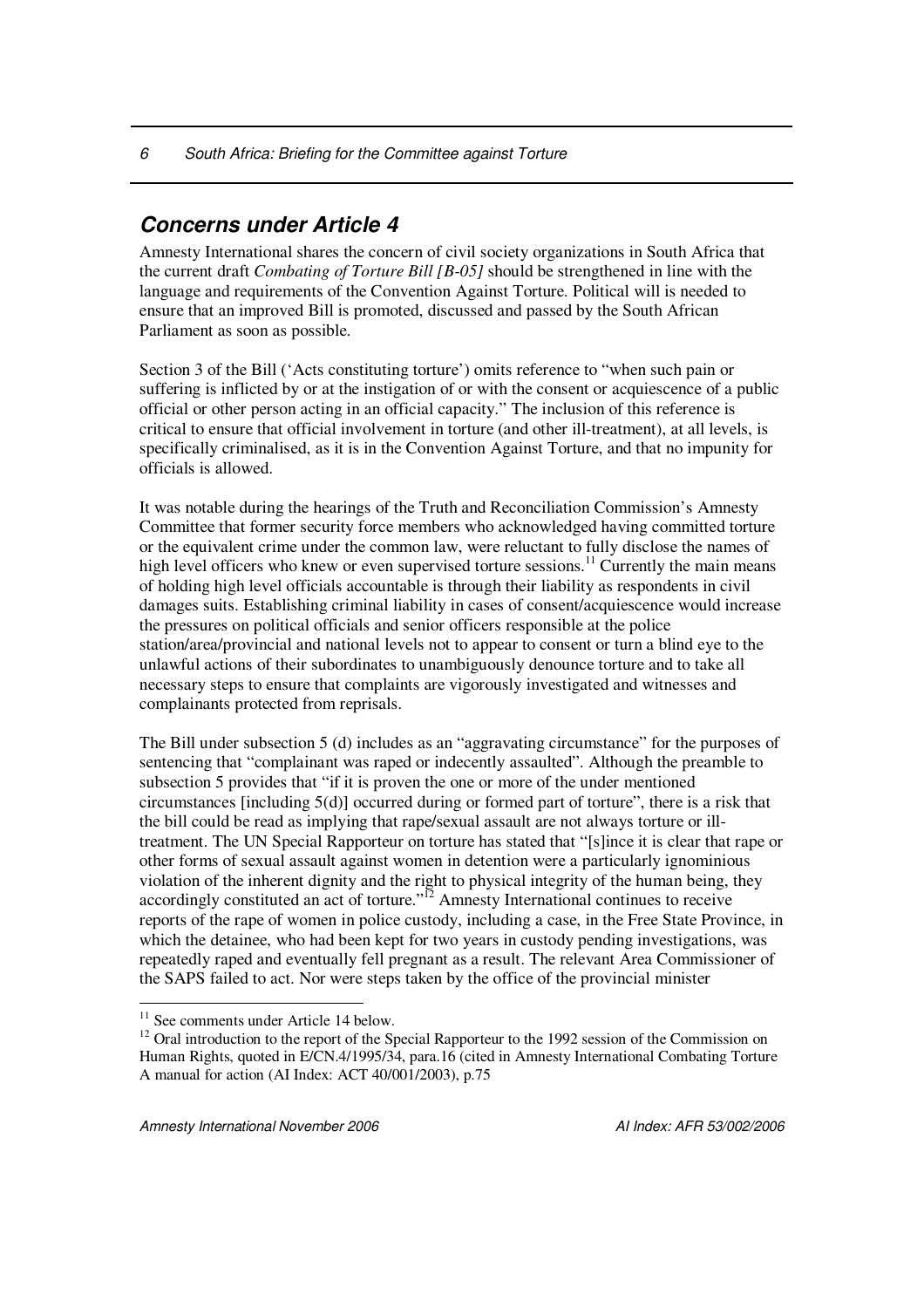responsible for the police, the Secretariat for Safety, Security and Liaison. An effective investigation only began when the ICD were informed of the case and three police officers arrested. However they were released on bail and allowed to continue on duty pending the outcome of the trial. The case highlights the lack of awareness of the gravity of the actions of the accused police officers and the need for the draft legislation to make clear that rape and serious sexual assaults in custody constitutes torture, and that all forms of sexual assaults constitute torture or ill-treatment, and are absolutely prohibited and are punishable crimes.

The title of Section 7 of the Bill ('Extradition') does not include all forms of return as it should under Article 3.

The language of Section 8 is weak and does not include reference to the state having the duty to promote awareness, not just on "the gravity of torture" but that there is an absolute prohibition of torture, which must be stated in all rules and instructions governing the operations of security officials. Such language in the legislation would provide critical legal backup for the injunctions in existing policy documents, as for instance the *Policy on the prevention of torture and the treatment of persons in custody of the SAPS.* The training of "public officials" noted in Section 8 (2) (1) (d) does not include a reference to all law enforcement officials, the military and medical personnel. Amnesty International continues to receive reports that medical personnel involved in post-mortem examinations primarily outside the main urban areas have failed to fully report signs of torture on the bodies.

The Bill does not include provisions on the following obligations; to conduct independent and impartial investigations of a standard consistent with requirements under Articles 12 and 13, of all allegations of torture; to prohibit the admissibility of evidence in legal proceedings obtained under torture; and to ensure that victims of torture have an enforceable right to fair and adequate reparations, including the means for as full rehabilitation as possible.

## *Concerns under Articles 12 and 13*

As indicated in the comments below under Article 14, South Africa has a history of systematic failure to investigate and bring to justice perpetrators of torture. In an effort to overcome this legacy the South African government, under President Mandela, established the Independent Complaints Directorate (ICD) as a statutory body with the authority to investigate allegations against the police of human rights violations, including torture and suspicious deaths in custody, as well as other serious abuses such as corruption. Unfortunately the statutory basis for the ICD is the 1995 South African Police Services Act, with the ICD falling under the executive control of the national Minister of Safety and Security (police). Amnesty International and civil society organizations in South Africa have expressed concern over the past decade that this legislative basis for the ICD and line of political accountability has created the public perception and at times the reality of diminished independence and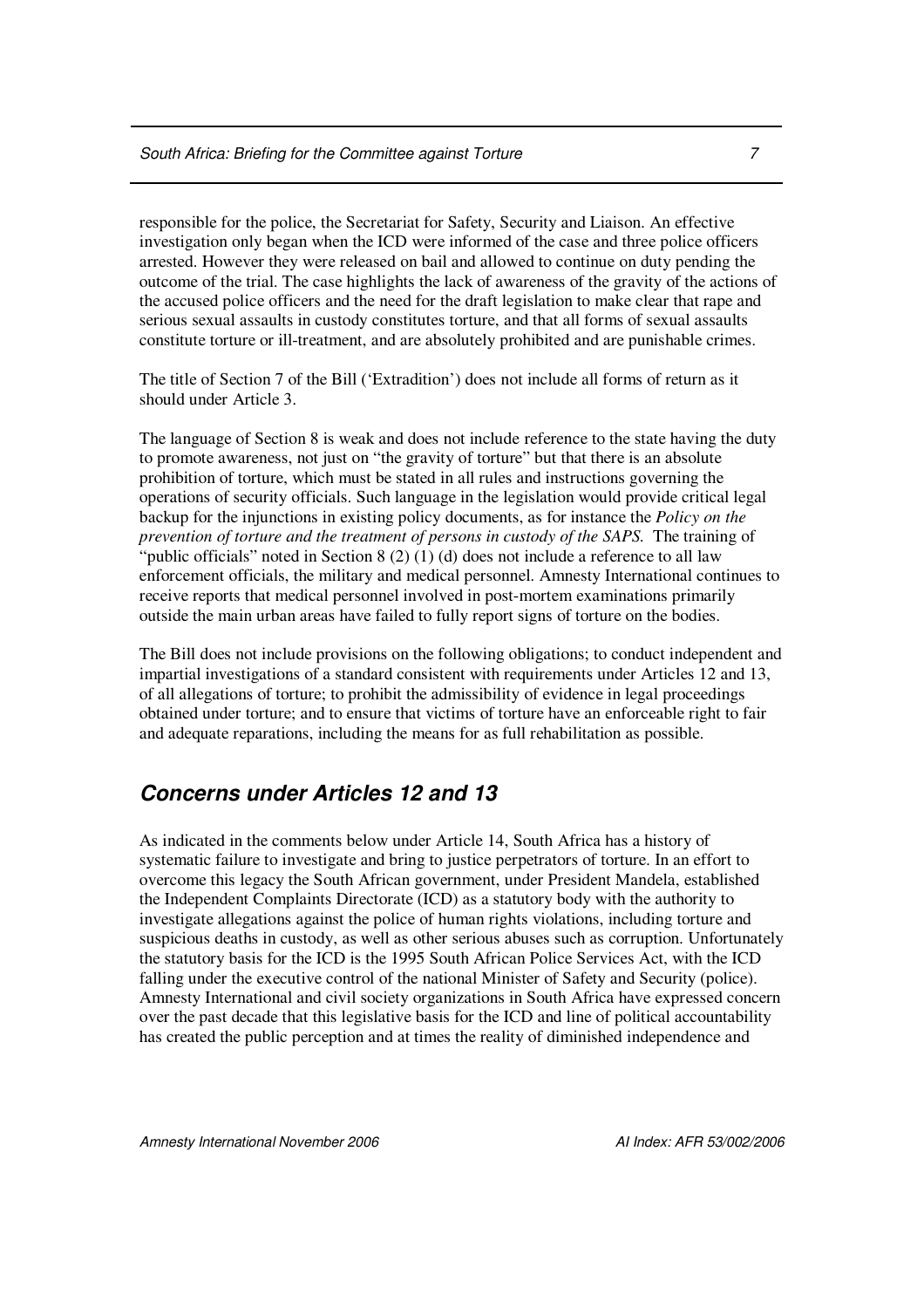impartiality in the ICD's work, notwithstanding that the ICD is also accountable to the national parliament in its annual reporting obligations.<sup>13</sup>

A recent analysis<sup>14</sup> of the "legislative vulnerability" of the ICD highlighted that:

"[c]ore functions central to the functioning of the ICD require Ministerial approval. The Executive Director of the ICD is required to consult with the Minister prior to the issue of instructions regarding the lodging, receiving and processing of complaints, recording and safeguarding of information, disclosure of information and making of findings. The Executive Director is also required to consult with the Minister regarding the appointment, terms and conditions of employment of members of the Directorate. Furthermore, the Executive Director must request the Minister to authorise members of the Directorate to exercise those powers and perform those duties conferred by the Act or any other law. The powers of the ICD personnel are also assigned through the Minister, at the request of, and in consultation with, the Executive Director. These are therefore not derived directly from legislation but subject to Ministerial approval."<sup>15</sup>

As the pressure increased from the late 1990s on the government to address the serious violent crime problem in the country, the political and public support for the continued operations of the ICD declined. At the same time the organization's responsibilities in areas other than criminal investigations were increasing, without a commensurate increase in operational staffing. Subtle political pressures also began to have an effect on internal decision-making on priorities. In May this year when the national commissioner of the South African Police Service made comments in the parliament attacking the value of maintaining the ICD ten years after the political transition, the Minister of Safety and Security remained publicly silent. No other government minister rose to the defence of the ICD's work or noted that the country is obliged under the Convention Against Torture to conduct independent and impartial investigations into allegations of torture and other ill-treatment.

Despite the equivocal political support and some internal problems in the ICD, the persistence and dedication of some of its staff at the provincial operational level over the past ten years has ensured that some cases of torture have been properly investigated and subsequently prosecuted successfully by the Office of the Director of Public Prosecutions. Amnesty International believes that the continued and strengthened political and financial support for the ICD's core criminal investigation role and the speedy establishment of an independent legislative basis for its existence and accountability, separate from the police minister, would

<sup>13</sup> See for instance the concerns expressed in Amnesty International, *Policing to protect human rights A survey of police practice in countries of the Southern African Development Community, 1997-2002* (AI Index: AFR 03/004/2002), pp. 48-65.

<sup>14</sup> Duxita Mistry & Melanie Lue-Dugmore, Institute for Security Studies, *An Overview of the Independent Complaints Directorate in the light of Proposals to Restructure the Directorate (prepared for the Open Society Foundation of South Africa),* 25 April 2006 15

*Ibid,* (The Author is referring to Section 53(7), (3)(a), (3)(b) of the 1995 Act)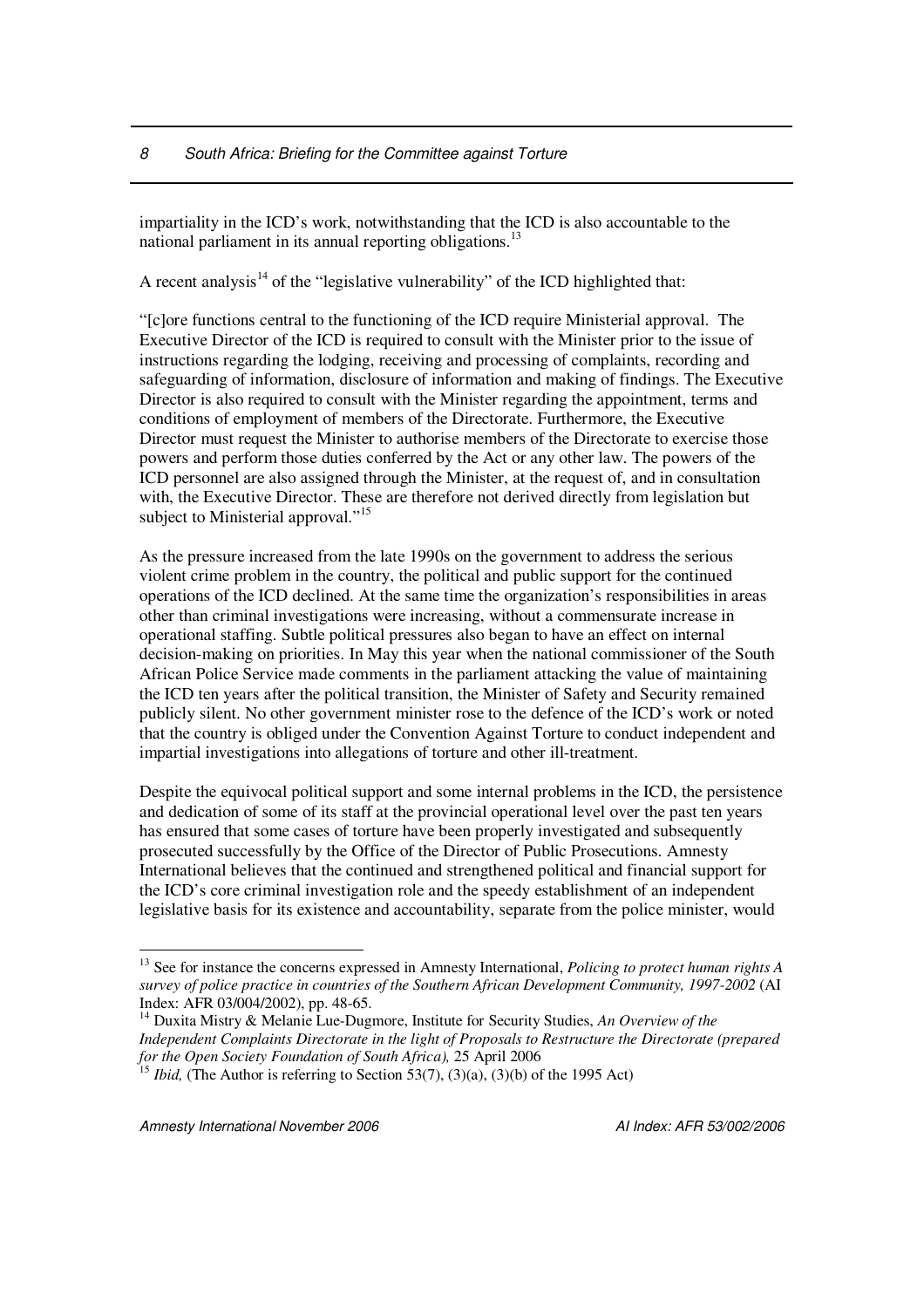make its work more effective. It would also be important to oblige the police authorities to report all suspected cases of torture and other ill-treatment to the ICD for investigation. Currently the police are only obliged to report all deaths in custody to the ICD for investigation.

## *Concerns under Article 14 (with reference to concerns also under Articles 4, 5 and Article 2.2)*

South Africa's initial report to the CAT refers briefly to the conclusion of the Constitutional Court that "the epilogue to the Constitution authorised and contemplated an "amnesty" in its most comprehensive and generous meaning, so as to enhance and optimise the prospects of facilitating the constitutional journey from the shame of the past to the promise of the future". Perpetrators of torture who chose not to appear before the TRC, or those that did but failed to receive amnesty remained liable to criminal investigation and prosecution. The report also refers to the establishment of the President's Fund that compensates victims of torture within the context of the TRC process. (ACT/C/52/Add.3, paras. 73-75, 175 and 176)

## *Indemnity against criminal and civil liability in cases of torture prior to May 1994*

### **Countering the past culture of deniability**

Under the apartheid state, victims of human rights violations, including torture and other illtreatment, and victims' relatives had faced years of denial from officials that the violations had taken place. The evidence of widespread and routine torture and ill-treatment accumulated by health and legal practitioners and human rights monitoring organizations was simply denied. The statements of victims brought to trial after months of often incommunicado detention about their treatment at the hands of the security police were mostly ignored by the courts. At best, victims might receive an out-of-court settlement in a civil case, but with police denying any liability. However the Truth and Reconciliation Commission (TRC) and the public hearings held in particular by one of its three subcommittees, the Human Rights Violations Committee (HRV Committee), gave survivors and their relatives an opportunity to tell their stories publicly.<sup>16</sup> The HRV Committee held a

<sup>&</sup>lt;sup>16</sup> The TRC was established in terms of the Promotion of National Unity and Reconciliation Act (34 of 1995) and conducted the core part of its functions from 1996 until 1998, while one of its subcommittees, the Amnesty Committee, continued to operate until December 2001. The TRC's final two volumes were published in 2003.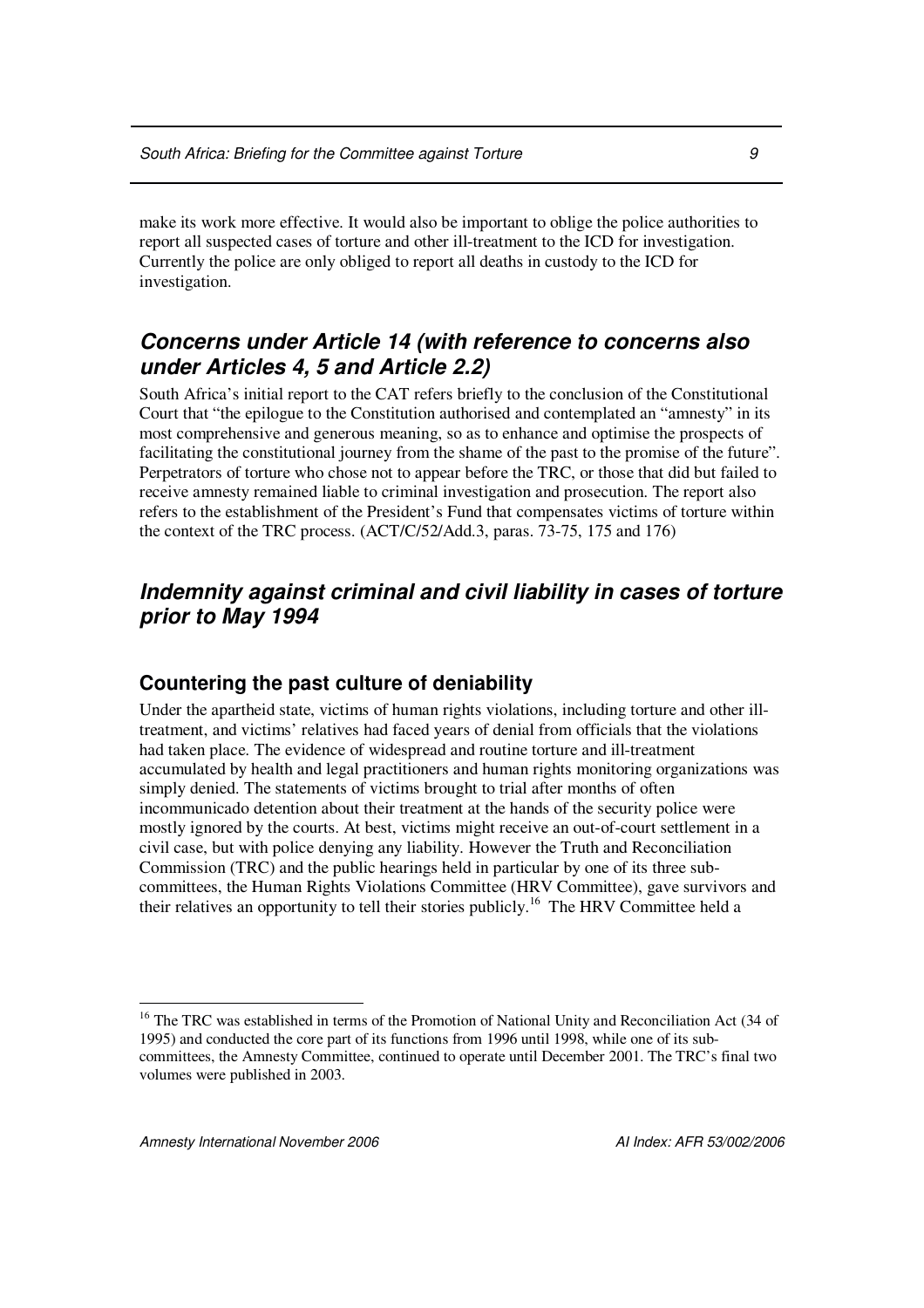#### *10 South Africa: Briefing for the Committee against Torture*

number of public hearings in major urban centres, small towns and rural areas, with the hearings broadcast nationally on television and radio and widely reported in the print media.<sup>17</sup>

Over the 18-month period of these public hearings, hundreds of witnesses gave detailed accounts of torture and other ill-treatment by police and other agents of the apartheid state. There were also some accounts of torture and other ill-treatment inflicted by opposition organizations, including the ANC in camps they controlled outside South Africa. The TRC regarded these hearings as vital to achieve one of its statutory objectives – "restoring the human and civil dignity of such victims by granting them an opportunity to relate their own accounts of the violations of which they are the victims". In the TRC's view, "they revealed the extent of gross violations of human rights and made it impossible for South Africans ever again to deny that such violations had indeed taken place".<sup>18</sup>

This was a very important outcome from the work of the TRC. However, the decisions taken by its semi-autonomous sub-committee, the Amnesty Committee, did lead to breaches of South Africa's obligations under Article 14 (and Article 2.2) of the Convention Against Torture.

#### **The amnesty provision in the new constitution**

The Interim Constitution of 1993 which resulted from the transition negotiations contained a "post-amble" or epilogue, which stated that there would be amnesty for politically motivated offences and that future legislation would provide the criteria and procedures to regulate the process. Section 20 of the 1995 Promotion of National Unity and Reconciliation Act contained some protections for victims and relatives, in that they had to be notified of the place and date of a hearing on an amnesty application relating to "gross human rights violations", which was defined to include torture, and they would have the right to "testify, adduce evidence and submit any article to be taken into consideration". An applicant had to make "full disclosure of all relevant facts" and demonstrate that the act for which amnesty was sought "was an act associated with a political objective committed in the course of the conflicts of the past". There was no requirement that the perpetrator should make individual reparation to the survivor or their family.<sup>19</sup>

<sup>17</sup> Amnesty International, "South Africa: Exposing torture under apartheid" in *Combating Torture – A Manual For Action*, (AI Index: ACT 40/001/2003), pp. 51- 52. Some 2,000 victims and witnesses were involved in giving testimony at about 80 separate public hearings in different parts of the country (Priscilla Hayner, 2001, *Unspeakable Truths: Confronting State Terror and Atrocity*, New York and London, Routledge, p.227).

<sup>18</sup> *Combating Torture*, p. 52 and citing TRC Report, 1998, Vol 5, pp. 7-8

<sup>&</sup>lt;sup>19</sup> Amnesty International criticised some of the provisions in the draft promotion of National Unity and Reconciliation Bill which would have an impact on the rights of victims of human rights violation to a legal remedy and fair and adequate reparations (Memorandum to the Select Committee on Justice: Comments and Recommendations by Amnesty International on Promotion of National Unity and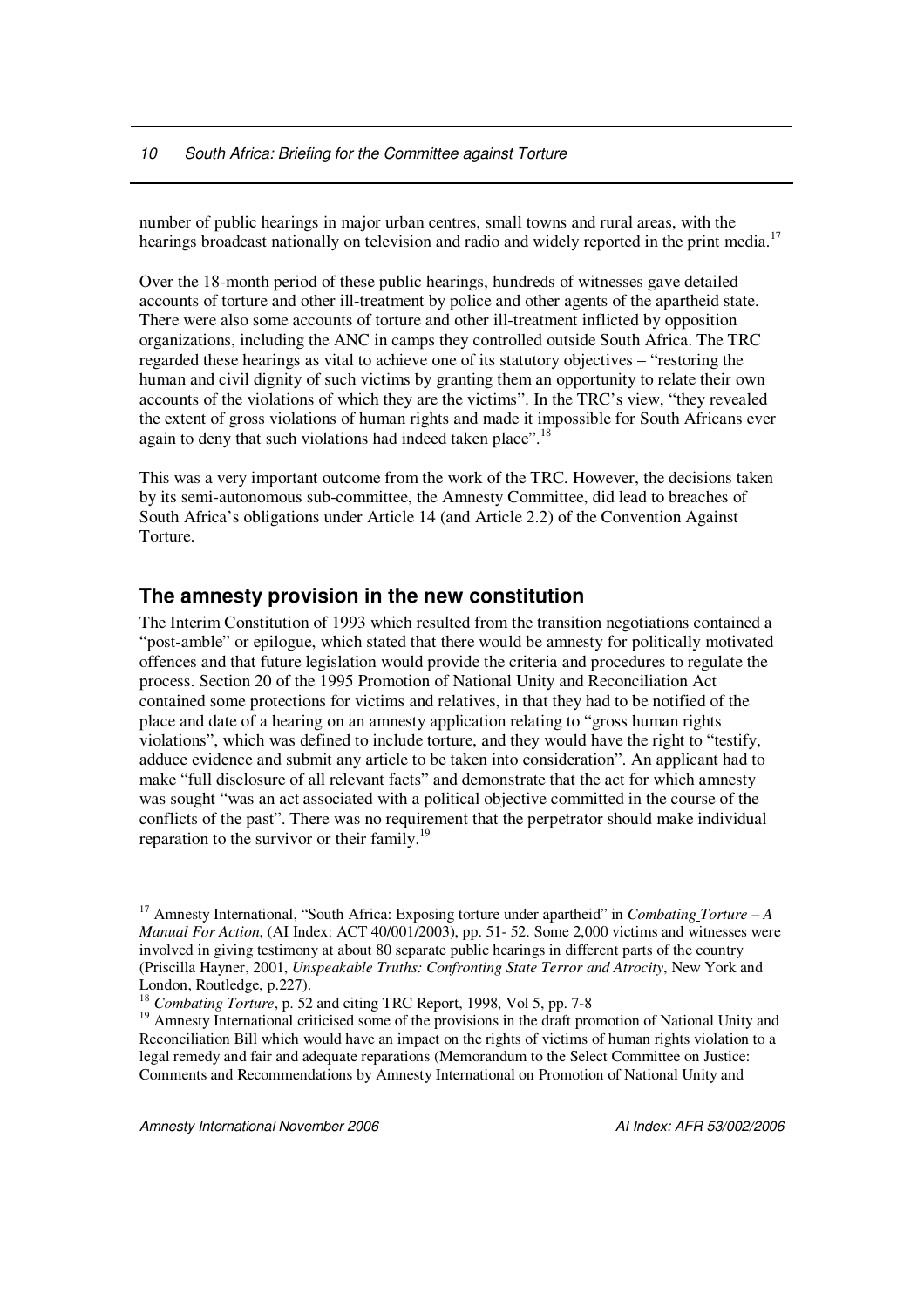Relatives of some prominent anti-apartheid activists who were victims of police brutality, including torture mounted a legal challenge in the Constitutional Court to the provisions allowing the TRC to grant amnesty. The Court, while acknowledging that the provisions had an impact on the fundamental rights protected under the new Constitution, ruled that the postamble effectively limited those rights and victims would have to look to a broader state program of post-apartheid reparations to obtain a remedy. In *Azanian Peoples Organization and Others v President of the Republic of South Africa and others,* (CCT 17/96, judgement of 25 July 1996) the Court upheld the validity of section 20(7) of the 1995 Act which provided for a process to grant amnesty under certain conditions for those who committed gross human rights violations "emanating from conflicts of the past". The Court also stated that

*"Central to the justification of amnesty in respect of the criminal prosecution for offences committed during the prescribed period with political objectives, is the appreciation that the truth will not effectively be revealed by the wrongdoers if they are to be prosecuted for such acts. That justification must necessarily and unavoidably apply to the need to indemnify such wrongdoers against civil claims for payment of damages. Without that incentive the wrongdoer cannot be encouraged to reveal the whole truth which might inherently be against his or her material or propriety interests."* (para.36**)**

The Court attempted to mitigate the impact of the amnesty by noting that it would operate narrowly as it was

*"specifically authorised for the purposes of effecting a constructive transition towards a democratic order. It is available only where there is a full disclosure of all facts to the Amnesty Committee [of the TRC] and where is it clear that the particular transgression was perpetrated during the prescribed period and with a political objective committed in the course of the conflicts of the past. That objective has to be evaluated having regard to the careful criteria listed in section 20(3) of the Act, including the very important relationship which the act perpetrated bears in proportion to the object pursued."* (para.32)

### **Decisions of the TRC's Amnesty Committee in torture cases**

One seventh of the 1,000 amnesty applications received by the TRC were decided after public hearings by the Amnesty Committee. Some 50 of these publicly-heard and decided cases involved applicants who disclosed that they or other police officers had used torture or other ill-treatment against detainees, or against individuals whom they had abducted and later murdered.

The record of these hearings indicate that in a number of the survivors of torture, their relatives or their legal representatives were present to challenge the versions presented by the

Reconciliation Bill, 13 January 1995, unpublished; South Africa: Amnesty International supports call for public role in Truth Commission appointment (AI Index: AFR 53/10/95), July 1995)

*Amnesty International November 2006 AI Index: AFR 53/002/2006*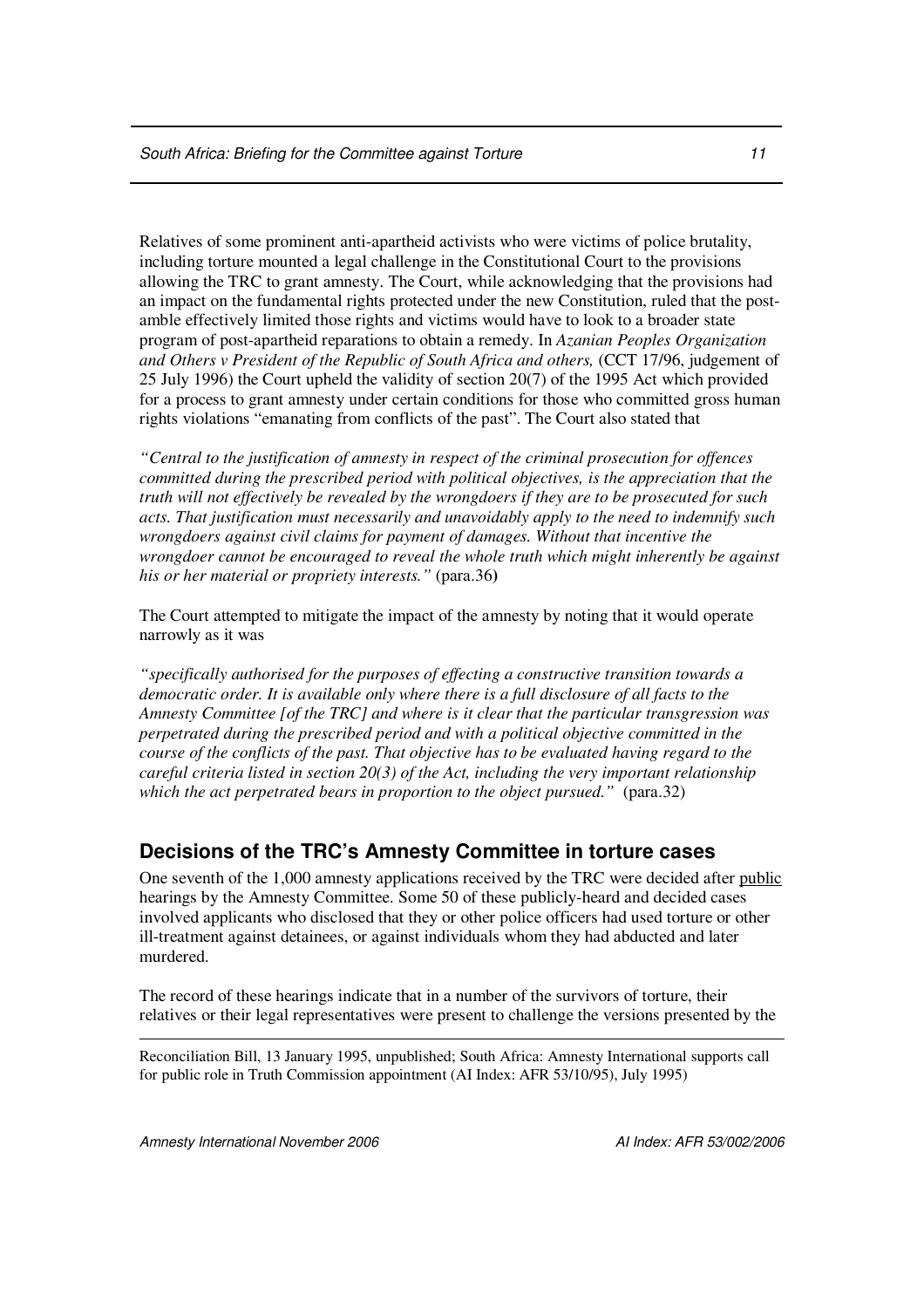#### *12 South Africa: Briefing for the Committee against Torture*

applicants. The interventions of these interested parties and their legal representatives often exposed the failure of the applicants to make "full disclosure". This failure would then lead (or ought to have led) to the Amnesty Committee denying the application, as happened for instance in the case of Gerhardus Johannes Nieuwoudt, a former member of the then police Security Branch in Port Elizabeth, who was denied amnesty for the torture of political activists in 1985.<sup>20</sup> In contrast though, the Amnesty Committee granted the application of Jeffrey Benzien, a former member of the police Security Branch from Cape Town, despite important gaps in his testimony. While the persistent questioning of his former victims exposed his failure to admit to the use of forms of torture and ill-treatment other than the acknowledged "wet bag" method, or to name other police officers who participated in the torture sessions, the Amnesty Committee granted him amnesty for "assault with intent to inflict grievous bodily harm" on seven named detainees. In their ruling they did not note this lack of full disclosure, only that the offences "arose out of the conflicts of the past between the State and the Liberation Movement".<sup>21</sup>

In the majority of the 50 cases, however, the Amnesty Committee granted amnesty on the grounds that the applicant had complied with the requirements of section 20 of the Act, in that the applicant had made "full disclosure" of all relevant facts, that the act disclosed was "associated with a political objective committed in the course of the conflicts of the past" and had been committed, ordered or planned by an employee of the state acting within the course and scope of his duties, or by a member or supporter of a publicly known political organization or liberation movement in furtherance of that organization's objectives.

## **Consequences of these decisions**

However necessary the amnesty provisions may have seemed for the negotiated transition, the decisions by the Amnesty Committee to grant amnesty for acts of torture and other illtreatment meant that survivors of those acts or the relatives of those who had died as a result of them were thus denied the right to pursue criminal and civil redress through the courts. In addition the justifications given by the torturers who applied for amnesty and the acceptance of these by the Amnesty Committee under the terms of the 1995 Act may have left a dangerous legacy for the country's continuing fight to end torture and other ill-treatment and uphold its obligations under the Convention Against Torture – including not only Article 14 and 2(2) but also Articles 4 and 5. The extent to which the Amnesty Committee may have "normalised" torture is evident in its ruling in the case of Stanza Bopape, a political activist who had "disappeared" after being detained by the security police in 1988. The Amnesty Committee accepted the claims of 10 former Security Branch officers that they had unlawfully killed him (as a result of inflicting electric shocks), disposed of the body and concocted an elaborate cover-up to conceal the crime. Reflecting on the issue of "proportionality", the Committee commented that

<sup>&</sup>lt;sup>20</sup> Amnesty Committee hearing, G, J. Nieuwoudt, September 1997; decision AC/97/0068

<sup>&</sup>lt;sup>21</sup> Amnesty Committee hearings, Jeffrey Theodore Benzien, July 1997and October 1997; decision AC/99/0027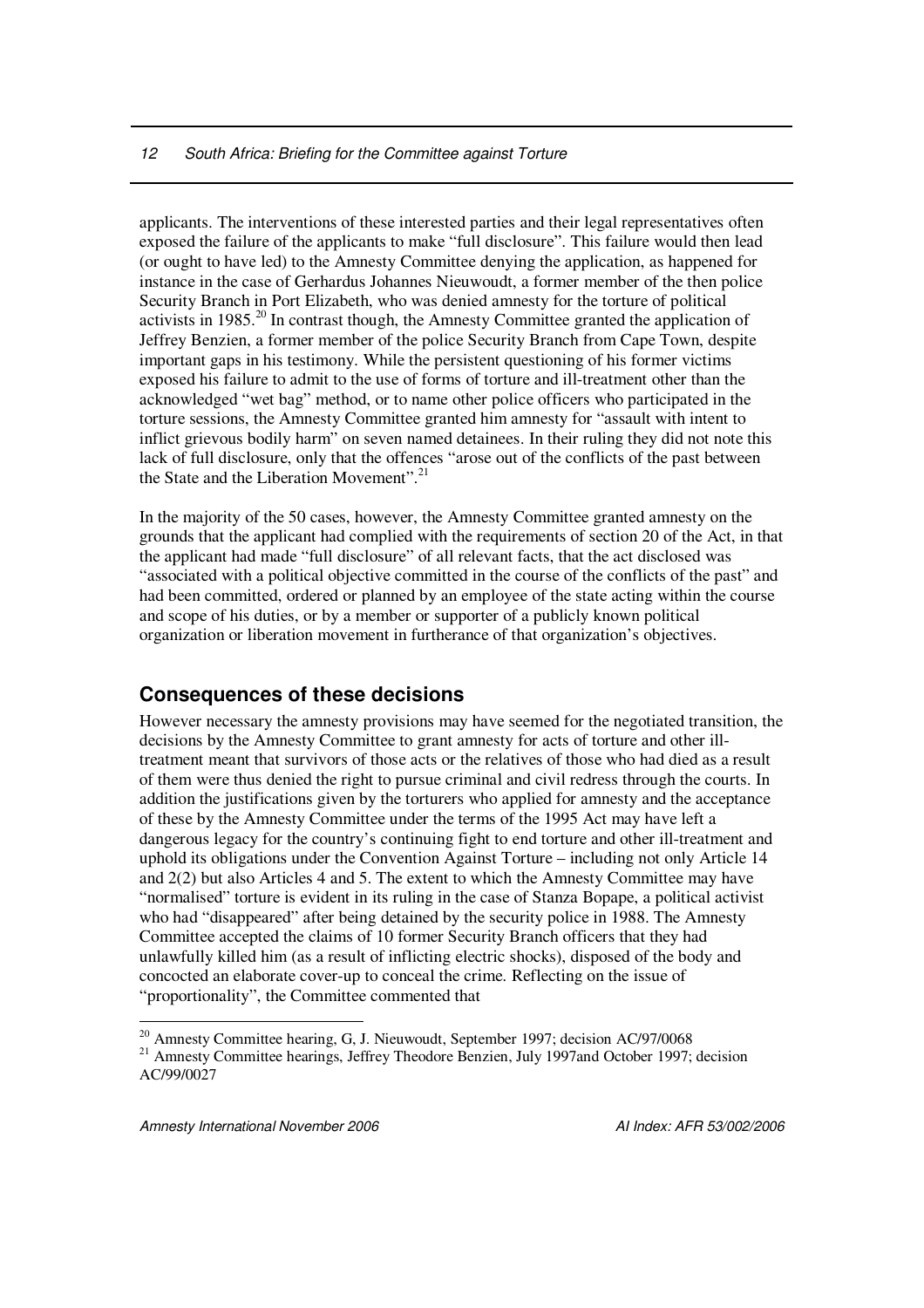*"The methods used in the interrogation of the Deceased were both odious and unlawful. We are, however, after careful consideration, of the view that their use of the electric shock device in the interrogation was not disproportionate to the objective they were pursuing. According to them the use of electric shock devices in interrogation was common practice…They perceived it as being an effective and convenient method of forcing the victim to co-operate and they did not anticipate or suspect that its use would have fatal consequences." 22*

#### **Reparations**

The Constitutional Court, when ruling that the post-amble of the Interim Constitution effectively limited the rights of victims, stated that they would have to look to a broader state program of post-apartheid reparations to obtain compensation. The 1995 Act establishing the TRC recognized that adequate reparation and rehabilitation measures were essential as a counterbalance to the consequences of granting amnesties to perpetrators. In its October 1998 five-volume report the TRC recommended that final reparations should involve an amount of money for each victim, whose testimony and claims had been corroborated through the TRC process, or equally divided amongst relatives and/or dependants in the case of victims who had died. They also recommended other symbolic measures.<sup>23</sup> It was not until February 2001 that the government announced that it would pay a reparation amount to identified victims (substantially less than a third to what the TRC had proposed), but announced no accompanying plan for distribution. The continuing delays in the implementation of the TRC's recommendations were also accompanied by negative public comments made by government officials against campaigners for reparations. One support group of survivors and relatives were prompted by this situation to apply to the High Court in June 2002 for an order compelling the government to make available to the applicants its reparation policy and to pay out urgent interim reparation in the meantime, on the grounds that the Respondents had failed "to fulfil their obligations towards the victims of gross human rights abuses who had participated in the TRC process".<sup>24</sup>

Following the High Court settlement in January 2003 of a separate legal suit which had delayed the publication of the TRC's final two volumes and their subsequent publication, the government announced that a once-off payment of R30, 000 (=US\$3,978) would be paid to

*Amnesty International November 2006 AI Index: AFR 53/002/2006*

<sup>&</sup>lt;sup>22</sup> Amnesty Committee decision, Adriaan Pieter van Niekerk and others, AC/2000/059

<sup>&</sup>lt;sup>23</sup> The TRC policy was announced in October 1997 and formally presented to the State President with the hand over of the five-volume report in October 1998 (TRC Report, volume 5, chapter 5).

<sup>24</sup> Affidavit of first Applicant, *In the matter between the Khulumani Support Group Western Cape* Region and Others, and Desmond Mpilo Tutu NO, the TRC, the Minister of Justice, the President of the *Republic of South Africa Respondents*. (See for further details on the context for this case Amnesty International/Human Rights Watch, *TRUTH AND JUSTICE: Unfinished Business in South Africa*, (AI Index: AFR 53/001/2003, February 2003), pp.8-10)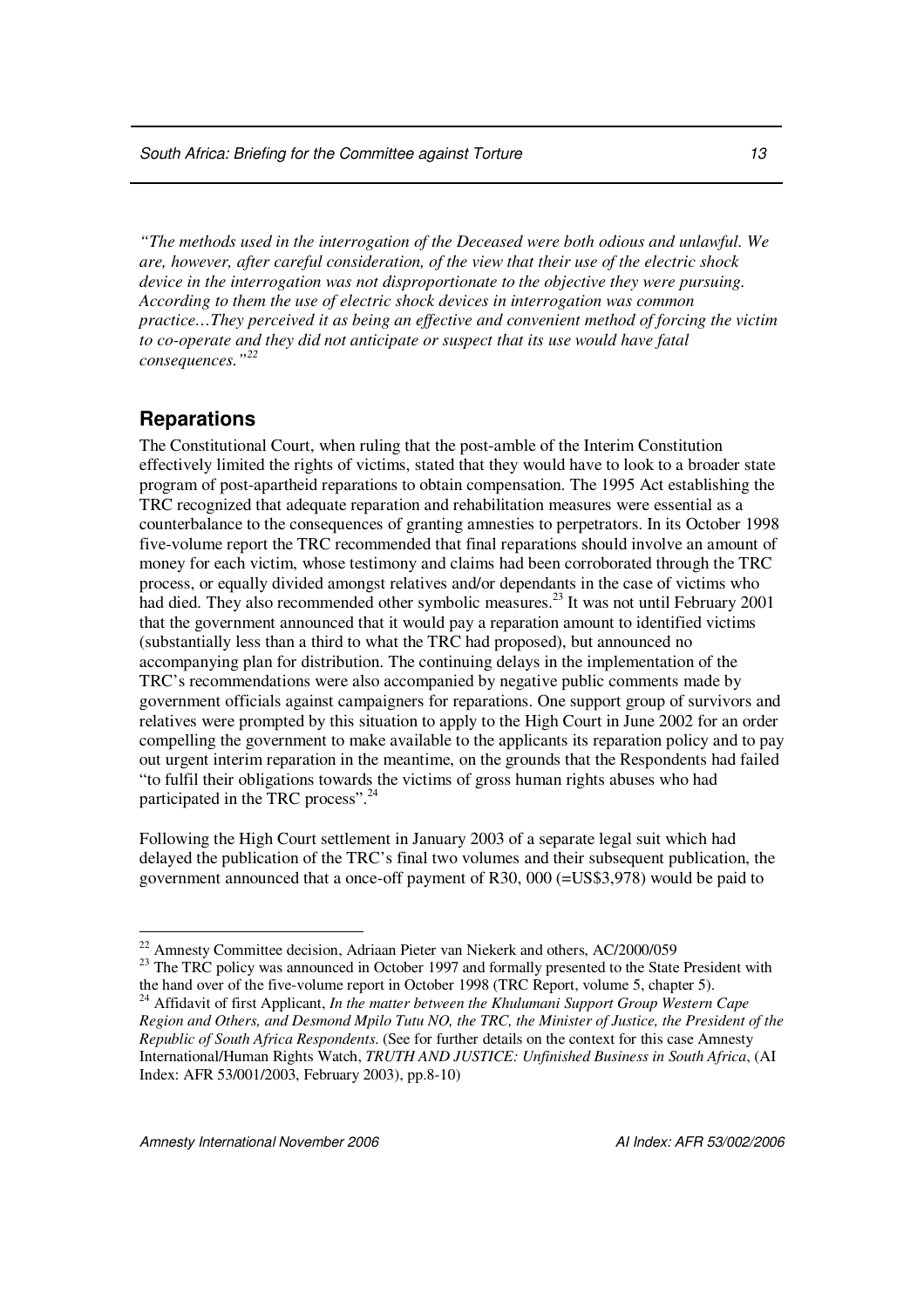each of the victims identified by the TRC.<sup>25</sup> There were 21, 769 "identified victims" according to the Department of Justice, which took over legal responsibility for remaining TRC matters<sup>26</sup>. Of this number, 16, 837 beneficiaries applied for the reparations amount, with 15, 520 having received payment as of 30 September 2006, according to the Department of Justice. Some of the beneficiaries identified by the TRC had died before payments could be made.<sup>27</sup>

# *Concerns under Article 16*

Since 2004 South Africa has experienced numerous public protests against poor socioeconomic conditions. Members of the South African Police Service (SAPS), with the support of the Municipal (Metro) Police Services (MPS), have, for the most part, responded to these public gatherings without resorting to the use of excessive force. Apart from some cases where the police have misused lethal force or misused the weapon of "last resort" (rubber bullets), which fall outside the purvey of the UN CAT, AI is concerned that the police have used a chemical control substance, pepper spray, in some instances in a manner which may amount to a breach of the state's obligations under Article 16.

In South Africa the use of pepper spray is permitted under police regulations for those situations where police need to get a violent person under control when they are attempting to conduct an arrest. It is used as an alternative to a firearm and in addition to help in reducing the numbers of injuries or fatalities suffered by police dealing with violent crime. According to information provided to AI by the SAPS in 2005, its members are given a one-day training on the use of pepper spray, as part of the basic training provided SAPS members. Additional training is provided to SAPS members, such as from the Area Crime Combating Units, who are more likely to need to use it. Under SAPS written policy, police are required to account in writing for any use of pepper spray. Police officials confirmed to AI that it would be contrary to policy and "out of order" to use pepper spray on an individual who was already under control, for instance in a police van.

This policy notwithstanding, AI is aware of instances in which the police used pepper spray to ill-treat and punish people already under arrest and detained in a police van. For instance, school children and community activists were pepper sprayed by police in the aftermath of

 $25$  The legal suit had been brought by the Inkatha Freedom Party against the TRC contesting the latter's findings against them (see Amnesty International/Human Rights Watch, *TRUTH AND* JUSTICE, pp. 7- 8.) 21, 290 people submitted "victim statements" to the TRC, who investigated and confirmed that 19, 050 of them were "found to be victims of gross violations of human rights", under the terms of the 1995 Act. "In addition, more than 2, 975 victims emerged from the amnesty process". (TRC Report, volume 7, Forward )

<sup>&</sup>lt;sup>26</sup> Email confirmation to Amnesty International from the Department of Justice 20 October 2006 <sup>27</sup> As indicated by the then Deputy President Jacob Zuma in the South African Parliament in March 2004 (Jeremy Sarkin, *Carrots and Sticks: The TRC and the South African Amnesty Process*, Intersentia, Antwerp-Oxford, 2004, p.101)